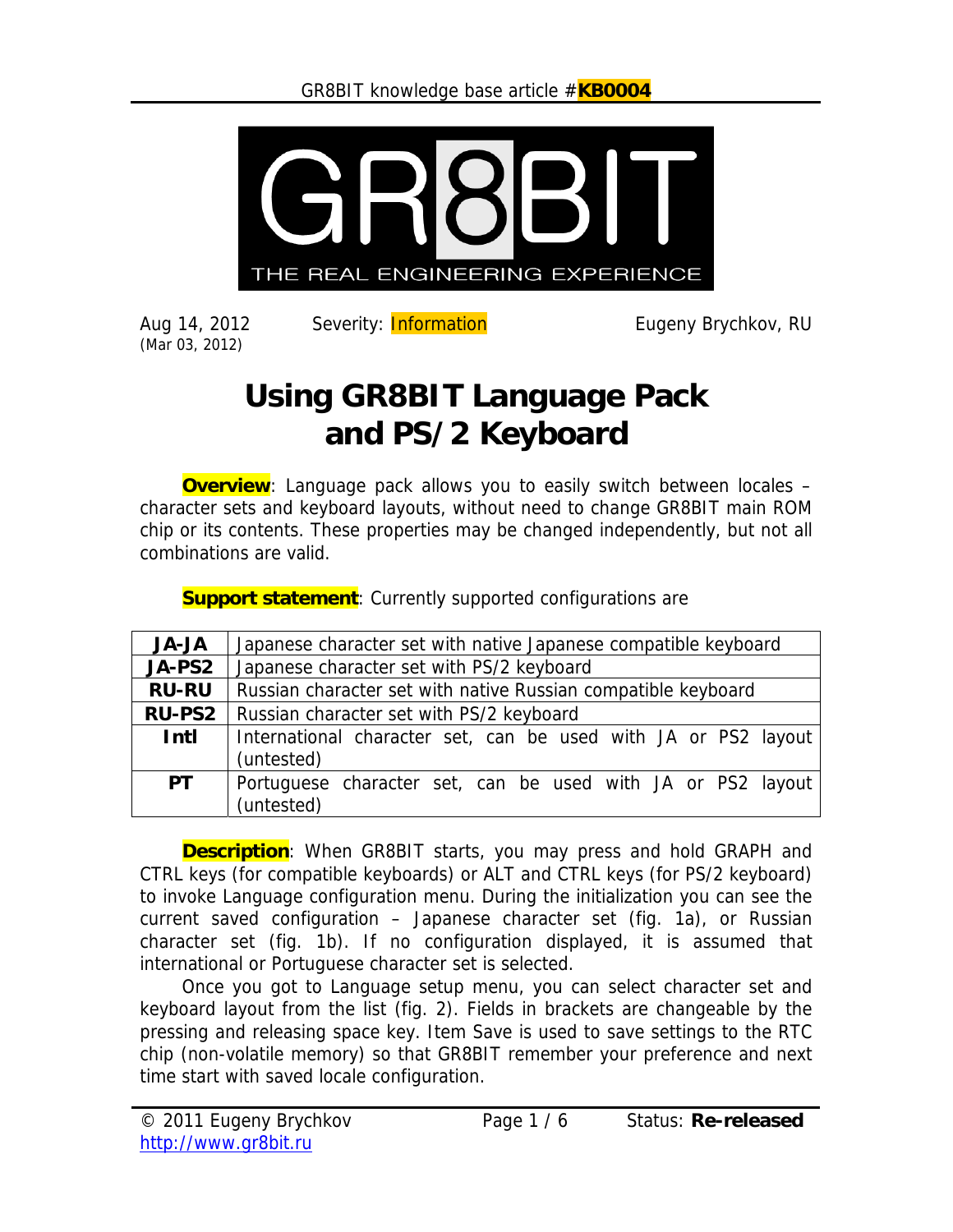Item Use! does not save locale settings to the NVRAM, but exits setup program using selected settings for current session. If you do not save settings to NVRAM using Save item, your changes will be lost after next reboot or power cycle.



Figure 1. GR8BIT system configuration display

| GREEIT system<br>language setup<br>1.0a<br>Langpack version<br><b>ISPACEJ</b> to change<br>or confirm                                                                                                                                                                                                                                                      |
|------------------------------------------------------------------------------------------------------------------------------------------------------------------------------------------------------------------------------------------------------------------------------------------------------------------------------------------------------------|
| Character set:<br>$\mathrm{lr}^{\mathrm{JA}}_{\mathrm{22}}\}$<br>Keyboard layout:<br>Savel<br>Use!                                                                                                                                                                                                                                                         |
| - 月火水未金土日年円時分秒百千万元 <del>(一)</del>   十)一一 <mark>」 → &gt;</mark> スキ小<br>- ・『#‡%&^く)*+,-./0123456789:; <b>&lt;=&gt;</b> ?<br>- QABCDEFGHIJKLMNOPQRSTUVWXYZI¥1个」<br>abcdefghijkImnopgretuvwxyz())<br>◆♥壺◆○●をあいろえぉゃゅよっ゛あいろえおかきくけこさしすせど<br><u> 「』、・</u> ヲァイゥェォ <u>ャュョッーアイウエオカモグゲコザジ</u> ズセゾ<br>タチツテトナニヌネノ介ヒフベホマミムメモヤュヨラリルレロワン*<br>たちつてとなにぬねのはひふへほまみむめもやゆよらりるれろわん |

Figure 2. GR8BIT language pack setup menu

You also have an opportunity to change Language settings in the BASIC using LANG command.

#### **LANG <charset>[,<keyboard layout>]**

Argument <charset> is required, argument <keyboard layout> is optional. Character set is assigned as follows: 0=Japanese, 1=Russian, 2=International, 3=Portuguese. Keyboard layouts are: 0=Japanese, 1=PS/2, 2=Russian, 3=International.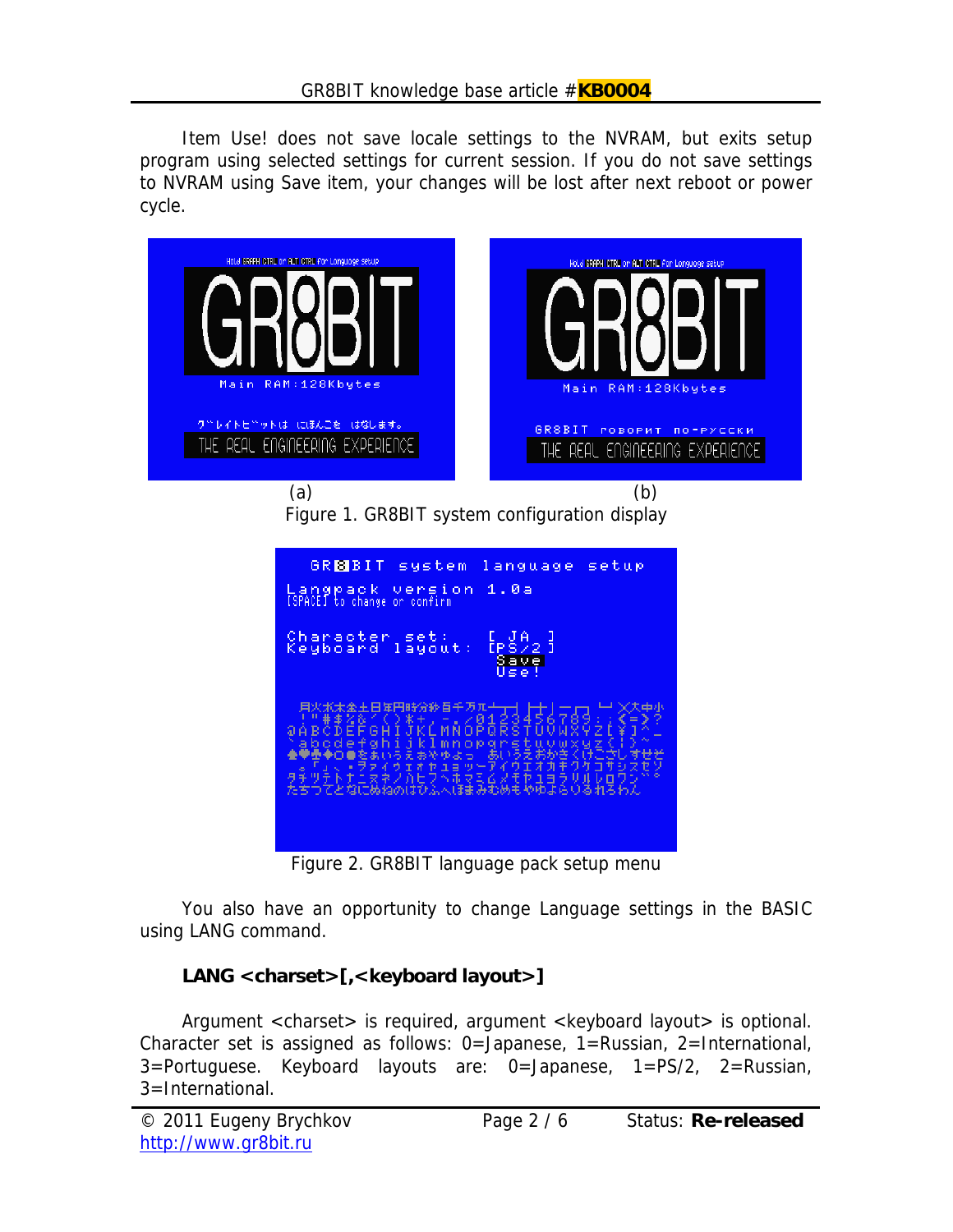**Using PS/2 keyboard**: You can enjoy PS/2-type keyboard with GR8BIT, connected to the PS/2 port of the main board. In order for PS/2 keyboard to function, the following prerequisites should be met:

- 1. Your GR8BIT should have functional PS/2 controller installed on the main board – IC2, microcontroller PIC16F1828;
- 2. Your GR8BIT should have jumpers JP2 and JP4 configured properly;
- 3. Keyboard you connect should be PS/2-type keyboard.

You may have PS/2 keyboard connected to the GR8BIT before power up, or after power up. As soon as keyboard gets power (after power up or after it got connected to your GR8BIT), microcontroller initializes it. This initialization takes about 4 seconds, and is exhibited by flashing keyboard LEDs. **You should not type or press/release any keyboard keys during this time**. Therefore if you wish to get to Language Pack setup menu, please wait until keyboard will complete initialization and only then press CTRL and ALT keys.

\* Please note that information described in section below applies to GR8BIT PS/2 keyboard microcontroller firmware version 1.0b and above.

**Using Compatible keyboard with PS/2 controller installed\***: Unfortunately due to electrical conflict both devices – PS/2 keyboard and Compatible MSX keyboard – can not be used simultaneously. If PS/2 controller is active and Compatible keyboard is connected to GR8BIT, PS/2 keyboard will work properly, but Compatible keyboard may not.

There're several ways how you can manage your keyboards:

- 1. Use Compatible (MSX) keyboard only remove PS/2 keyboard controller  $(IC2)$ ;
- 2. Use PS/2 keyboard do not connect Compatible keyboard;
- 3. Use both PS/2 and Compatible keyboards, one at a time configure JP2 on the GR8BIT main board according to your Compatible keyboard specifications, and open main board's jumper JP4 (as described in GR8BOOK1 section 3.10 and GR8BOOK2 section 3.5). You use PS/2 keyboard when PS/2 controller is enabled. If you wish to use Compatible keyboard (e.g. for gaming), you disable output of PS/2 controller by pressing F12 key on the PS/2 keyboard (Num Lock LED will turn on), and then Compatible keyboard works without issues. If you want to use PS/2 keyboard back again, press its F12 key to enable it (Num Lock LED will go off).

KB article release notes: KB0004 was initially released on March 03, 2012, covering operation of Language pack only. It was re-released on August 14, 2012, to cover operation of the PS/2 keyboard.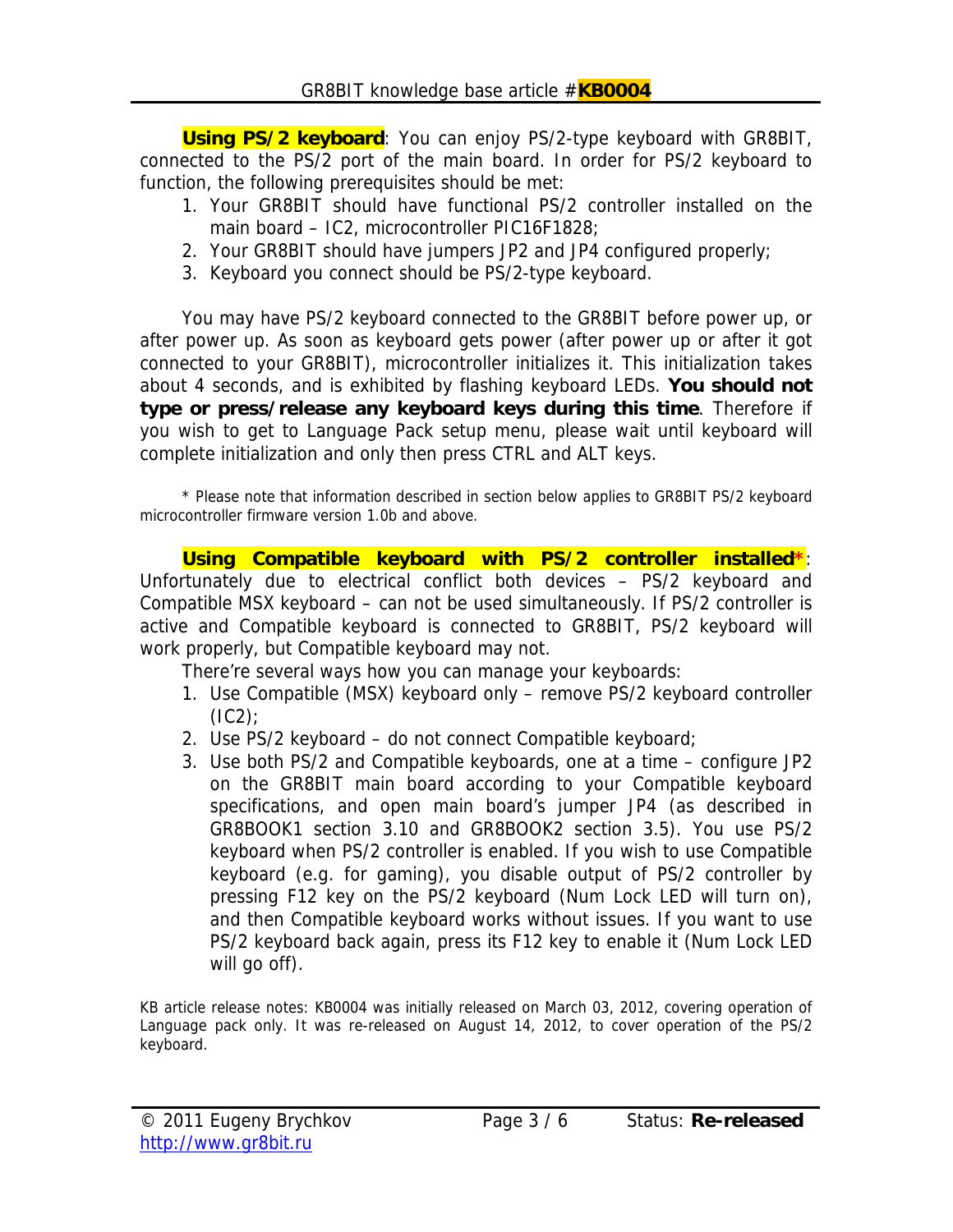### **MSX Keyboard Scan Codes**



- **Black keys are control keys with same functional assignment across all the keyboard layouts**
- **Specific keyboard may have different layout of the keys, but keys will keep same scan codes as specified above**
- Kana key may function as a trigger key (toggle alternate char set), or as a modifier key **(hold the key to type character from alternate char set)**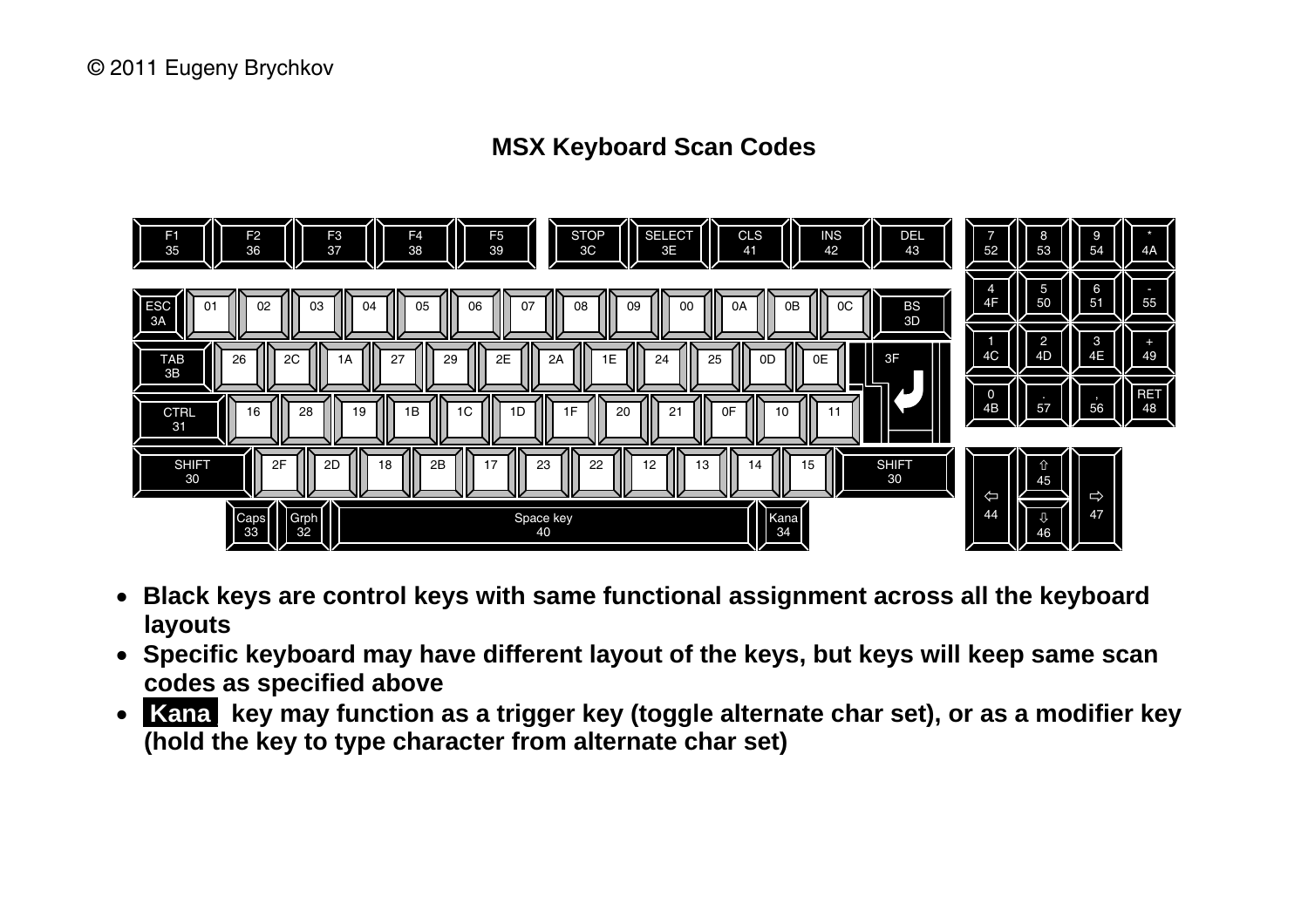### **PS/2 keyboard layout When using GR8BIT PS/2 keyboard controller**





- Keys with no label have no assignment
- Num Lock LED indicates state of PS/2 controller output: off=enabled, on=disabled
- STOP key is assigned to F9 PS/2 key
- F12 key toggles tri‐state of the keyboard controller output port
- Keys F6‐F10 are activated when holding SHIFT key
- Alphanumerical assignment may slightly differ between locales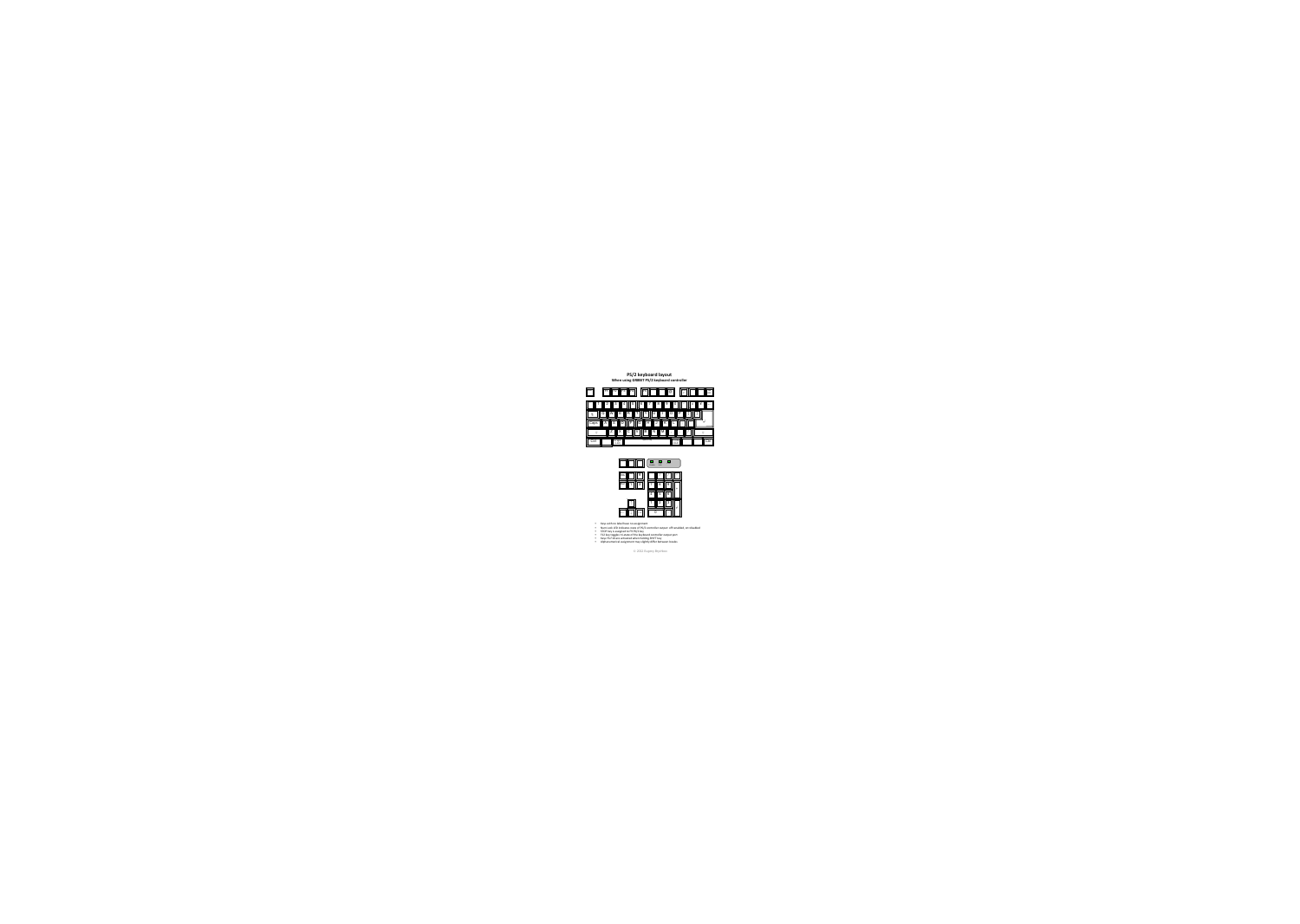# 日本のキーボードレイアウト **(Japanese Keyboard layout)**



- Non-alpha keys: Bottom left characters are typed with SHIFT released, top right with SHIFT pressed. CAPS status does not matter
- Alpha keys: lower case letters when SHIFT is released and CAPS is inactive, and when SHIFT is pressed and CAPS is active; otherwise capital letters



- Hiragana (left): CAPS mode off, Katakana (right): CAPS mode on
- Bottom characters: SHIFT is released, top characters: SHIFT is pressed



© 2011 Eugeny Brychkov